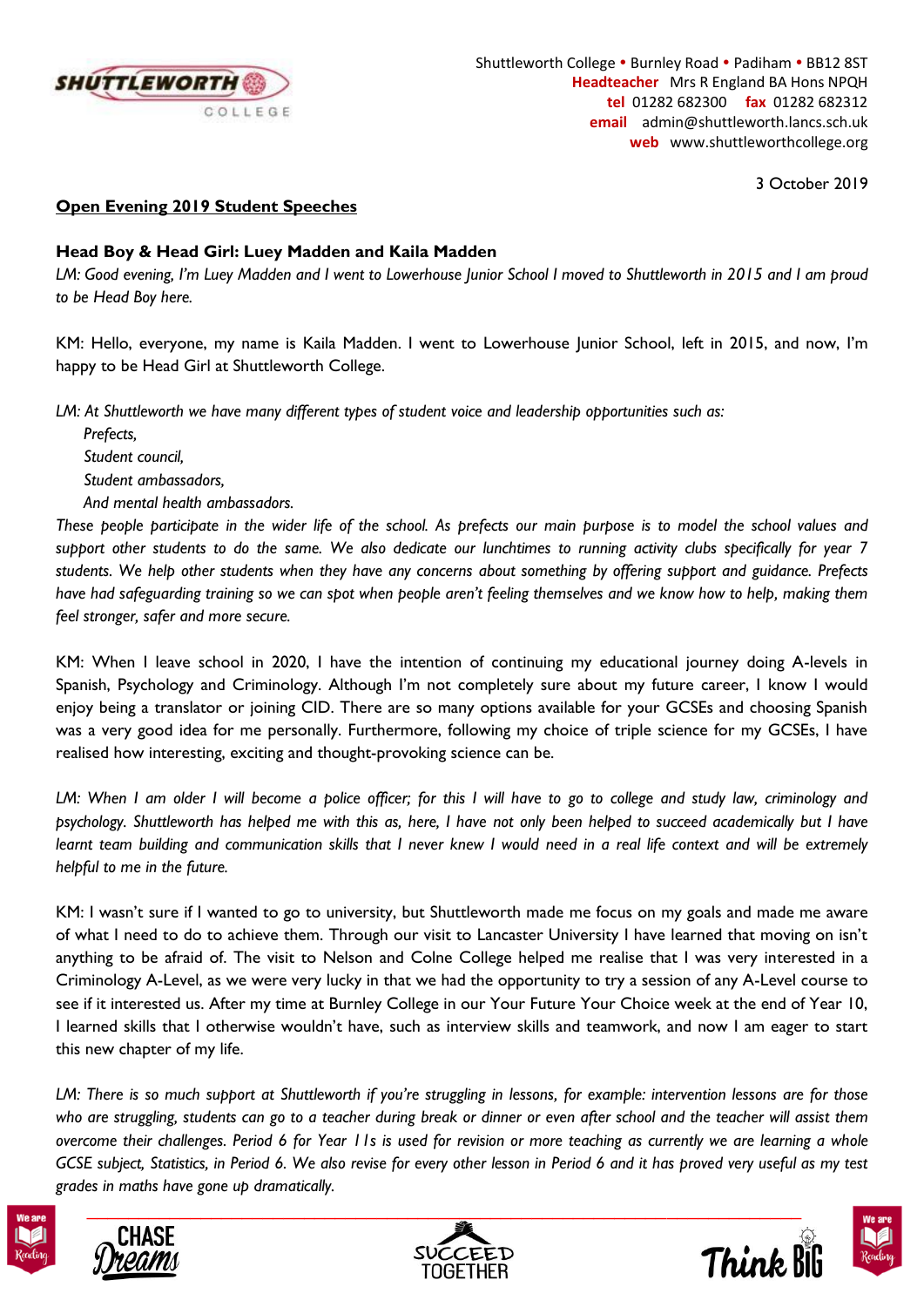Not only are the teachers at Shuttleworth here to teach, they are also here to support you. Shuttleworth is a nurturing environment for all, especially for year 7, making the transition from Primary to Secondary school seem a lot easier. With our safe-haven, mental health ambassadors linked to Burnley Football Club and our own counsellor, it has never been easier to get help. Come to Shuttleworth if you want unconditional support throughout your secondary school journey, as well as academic rigour.

Now, we are coming to the end of our journey at Shuttleworth, but it's important to hear from people whose journey is just starting. Thank you.

## **Year 7 students**

Good evening, my name is **Charlie Harding-Bannon** and I am a year 7 student here at Shuttleworth College. I live in Bacup and I came here from Thorn Primary School. The first time I saw Shuttleworth College was during enrichment where we did fun one-hour sessions of activities or sports on a Wednesday after school. I first met Mr Turner this time last year and I sensed a connection to the school straight away. As I come from a little further away, I'm actually the only person to come here from my primary school, Mr Turner liaised with my parents in order to give me the best possible start to life at secondary school. Also, two older students named Becca Wilkins and Cameron Wilkins have helped me to settle in and have boosted my confidence in every way. They are ambassadors and I met them at the enrichment sessions and now I spend my breaks and lunchtimes with them. I immediately felt a part of the Shuttleworth family and look forward to coming to school every day!

Lexie will share more about the transition process.

Thanks, Charlie. My name is **Lexie Dutton** and I have just left Whittlefield Primary School. Starting secondary school is a big and scary change but coming to transition week really helped with that. Transition week is a great opportunity to get used to the school grounds, meet new classmates and teachers completing lots of fun activities and experiences along the way. During my transition week we spoke to a man who makes drones, we got to ask questions to a courtroom judge and even FaceTime a man who makes spacesuits for NASA in America! Transition week was an amazing experience; I enjoyed every minute of it.

Harry, what helped you to settle in at Shuttleworth?

Hello, my name is **Harry Faragher** and before I came to Shuttleworth College I was at Padiham Primary School. Over the summer holidays I came to summer school which was brilliant! If you decide to go to summer school you will be separated into groups where you will get to meet new people and I made some great friends. You will also have different activities to do during your time at summer school such as sports, English and drama. Also at the end of the week there is a talent show to celebrate! It was fantastic as it helped me get to know my way around the school better. I also enjoyed meeting all the staff and students before starting in September. By the end of the week you will definitely be ready to start Shuttleworth College at the end of summer!

Every single member of staff I have met has been very nice and friendly which has helped me settle in really quickly. Jolie will talk more about our values and ethos.

Hello, my name is **Jolie Forrest** and I came to Shuttleworth College from Padiham Green Primary school. Feeling safe, happy and supported in school is really important. Starting secondary school is a very big change, but already we now feel as if we've been here for a whole year! We feel this way because of the ethos and values we all try to live by. Every morning in form time we all stand with our right hand over our hearts and say the school pledge. This is important as the pledge reminds us that each day is a new opportunity and gives us a positive start to the day. The pledge was written by students and is based on our school values: achievement, perseverance, resilience, pride and

\_\_\_\_\_\_\_\_\_\_\_\_\_\_\_\_\_\_\_\_\_\_\_\_\_\_\_\_\_\_\_\_\_\_\_\_\_\_\_\_\_\_\_\_\_\_\_\_\_\_\_\_\_\_\_\_\_\_\_\_\_\_